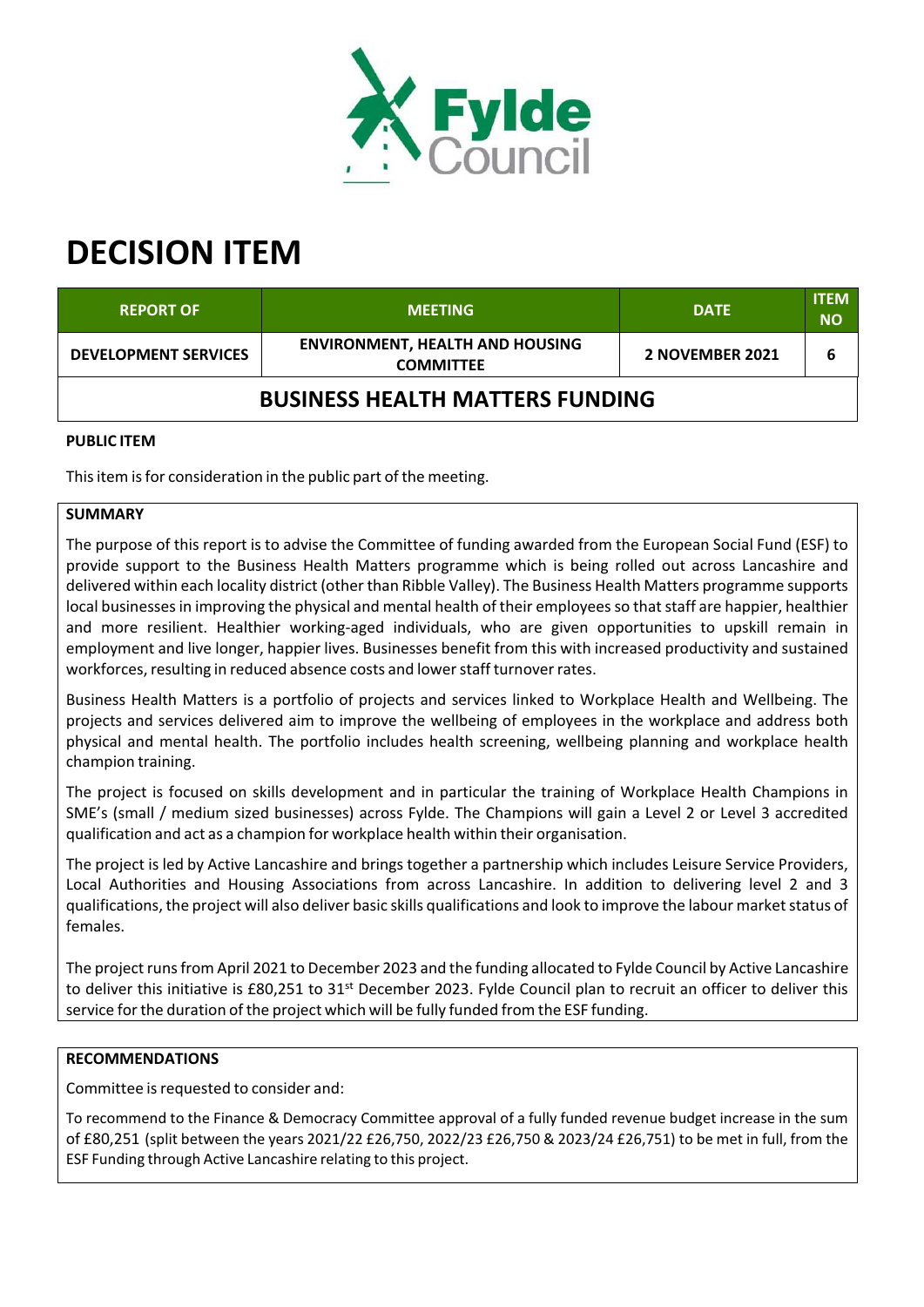| <b>SUMMARY OF PREVIOUS DECISIONS</b>                     |  |  |
|----------------------------------------------------------|--|--|
| None.                                                    |  |  |
| <b>CORPORATE PRIORITIES</b>                              |  |  |
| Economy – To create a vibrant and healthy economy        |  |  |
| Environment-To deliver services customers expect         |  |  |
| Efficiency - By spending money in the most efficient way |  |  |
| Tourism – To create a great place to live and visit      |  |  |

### **REPORT**

- 1. Poor workplace health is of huge detriment to businesses, with physical inactivity costing employers £7.4 billion each year and mental health issues costing businesses over £42 billion per year across the UK. In Lancashire, 22.3% of working‐age residents within Lancashire are economically inactive, which is 2.4% higher than the national average, and nearly a third of those people are on long term‐sick. This high number of inactive residents is putting a great strain upon our health services and the Lancashire economy. By providing businesses with the tools and support to improve the physical and mental health of their staff, the programme aims to reduce the number of employees out of work due to health conditions and make Lancashire a healthier, happier place to live and work.
- 2. As part of the Building Blocks / Business Health Matters project 1,210 participants across Lancashire must gain the Level 2 qualification in Introduction for Workplace Health Champions. Out of thistotal as part of the Building Blocks / Business Health Matters project 1,210 participants must gain the Level 2 qualification in Introduction for Workplace Health Champions. Out of thistotal Fylde Council is responsible for 24 participants achieving this level of qualification.
- 3. In addition, the project must also deliver 390 participants across Lancashire which have gained a Level 3 qualification in Skills for Workplace Health Champions. Fylde Council is responsible for 8 participants gaining a level 3 or above qualification.
- 4. In addition to the above qualification the Building Blocks / Business Health Matters Project is required to support 536 participants across Lancashire to gain a basic skills qualification. Out of this total Fylde Council is responsible for 11 participants achieving thislevel of qualification.
- 5. The Business Health Matters programme is made up of 2 main projects:
	- Workplace Health Champion Training A free offering that delivers basic skills training, accredited Level 2 and 3 training to employees in SMEs. The training is delivered by Active Lancashire and a number of partners(via a tutor workforce).
	- Workplace Health Screenings ‐ Health screenings (physical and mental) are delivered in the workplace by trained gym and leisure staff. Businesses are furthersupported by tailored wellbeing packages based on the outcomes of the screenings.
- 6. Fylde Council shall provide 'in kind' match funding to a maximum of £66,876 against total project costs of £167,191 for the Building Blocks / Business Health Matter Project in accordance with the following timeframes: 1st January 2021 to 31st December 2023. The match funding from Fylde Council will be provided in officer time, to support the delivery of the project:

| <b>ESF Grant to Fylde</b>                  | £80.251 |
|--------------------------------------------|---------|
| <b>ESF Grant to Active Lancashire</b>      | £20.064 |
| Match Funding Fylde Council (Officer time) | £66.876 |